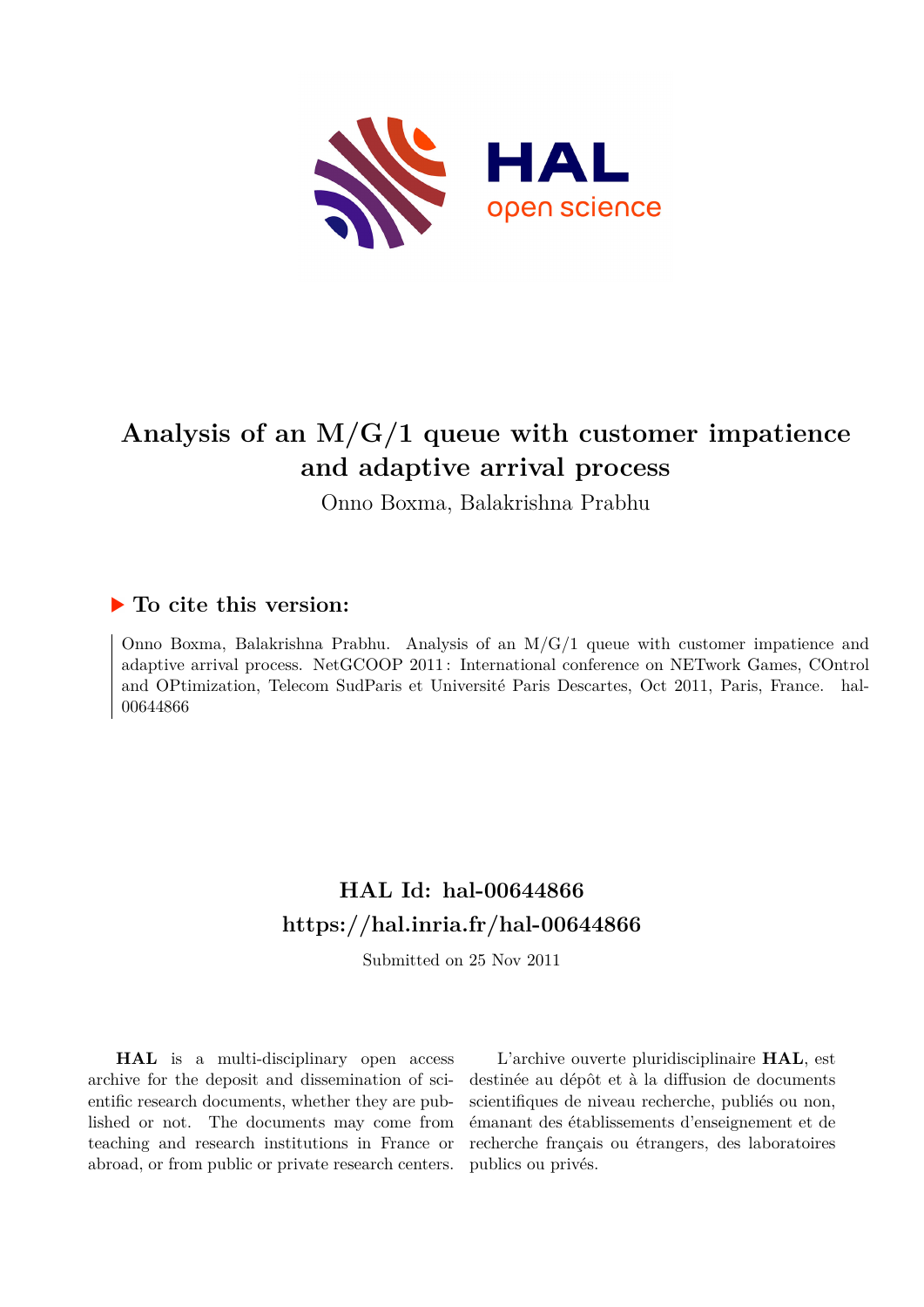# Analysis of an  $M/G/1$  queue with customer impatience and adaptive arrival process

O.J. Boxma<sup>1</sup> and B.J. Prabhu<sup>2,3</sup>

<sup>1</sup> EURANDOM and Department of Mathematics and Computer Science Eindhoven University of Technology; 5600 MB Eindhoven, The Netherlands. boxma@win.tue.nl

<sup>2</sup> CNRS ; LAAS ; 7 avenue du colonel Roche; F-31077 Toulouse Cedex 4, France

<sup>3</sup> Université de Toulouse ; UPS, INSA, INP, ISAE ; UT1, UTM, LAAS; F-31077 Toulouse Cedex 4, France bjprabhu@laas.fr

*Abstract*— We study an M/G/1 queue with impatience and an adaptive arrival process. The rate of the arrival process changes according to whether an incoming customer is accepted or rejected. We analyse two different models for impatience : *(i)* based on workload, and *(ii)* based on queue-length. For the workload-based model, we obtain the Laplace-Stieltjes Transform of the joint stationary workload and arrival rate process, and that of the waiting time. For the queue-length based model we obtain the analogous z-transform. These queueing models might also be useful for capturing the interaction between congestion control algorithms and queue management schemes in the Internet.

## I. INTRODUCTION

Data traffic in the Internet is regulated by distributed algorithms which require each flow to adapt its sending rate according to the level of congestion in the network. This information is conveyed to a flow by the links in the network using a binary feedback instructing the flow to either increase or decrease its sending rate. The link generates these feedback signals as a function of the occupancy of its input buffer: the higher the occupancy, the higher is the level of congestion, leading to a larger number of decrease signals. A frequently employed binary feedback signal is packet admission/rejection : admission signals an increase and rejection signals a decrease. An easy to implement example of a packet admission control policy is to reject an incoming packet if the buffer is full and to accept it otherwise. However, this policy leads to synchronization among concurrent flows and hence to inefficient utilization of the link bandwidth, *cf.* [1]. To overcome such effects, various alternative policies, including probabilistic admission control, have been proposed, *cf.* [1] and [2].

The aim of this paper is to model and analyze the above described interaction between a data source and a link that has a probabilistic packet admission control policy. The packet arrival process is modelled as a time inhomogeneous Poisson process whose intensity varies depending on whether an incoming packet is accepted or rejected. The packet sizes are assumed to be independent and identically distributed, and the link is modelled as an infinite buffer served at a fixed rate. An incoming packet is accepted to the queue with a probability that is a function of the current workload in the

queue. We obtain the Laplace-Stieltjes Transform (LST) of the joint stationary workload and arrival intensity process, which then leads to the LST of the waiting time of accepted arrivals. In addition, we also study the model in which incoming packets are accepted depending upon the number of packets in the system. For this model we give the  $z$ -transform of the joint stationary distribution of the queue length and the arrival intensity process, which then leads to the  $z$ -transform of the number in the system seen by accepted arrivals.

# *A. Related work*

Performance analysis of congestion control and admission control policies has been a subject of several studies, though most of them have neglected the interaction between the two (*cf.* [3] for a detailed discussion). Due to its complexity, the analytical study of this interaction has been more or less restricted to studying the dynamics of the expected values using deterministic differential equations (with or without feedback delay), *cf.* [4] and [5]. The model considered in the present paper attempts to capture this interaction within a stochastic framework for a certain class of probabilistic admission control policies.

A related work in which this interaction has been studied is that of [6] in which the authors model a TCP (for Transmission Control Protocol, the predominant congestion control protocol in the Internet) source as a fluid source whose rate varies depending upon whether the finite buffer is full or not. As opposed to their fluid model, we model the TCP source as one which emits packets at distinct epochs thereby causing jumps in the buffer content process which no longer has a continuous sample path. Another important difference is in the feedback model itself. In [6] there is a positive feedback if and only if the buffer is not full. It is thus a model for a Drop-Tail policy, whereas we study a probabilistic feedback policy - the feedback is positive with a probability that decreases as the buffer level increases.

The present model is also strongly related to some of the existing models on impatience investigated in queueing theory, and in the following we describe this connection.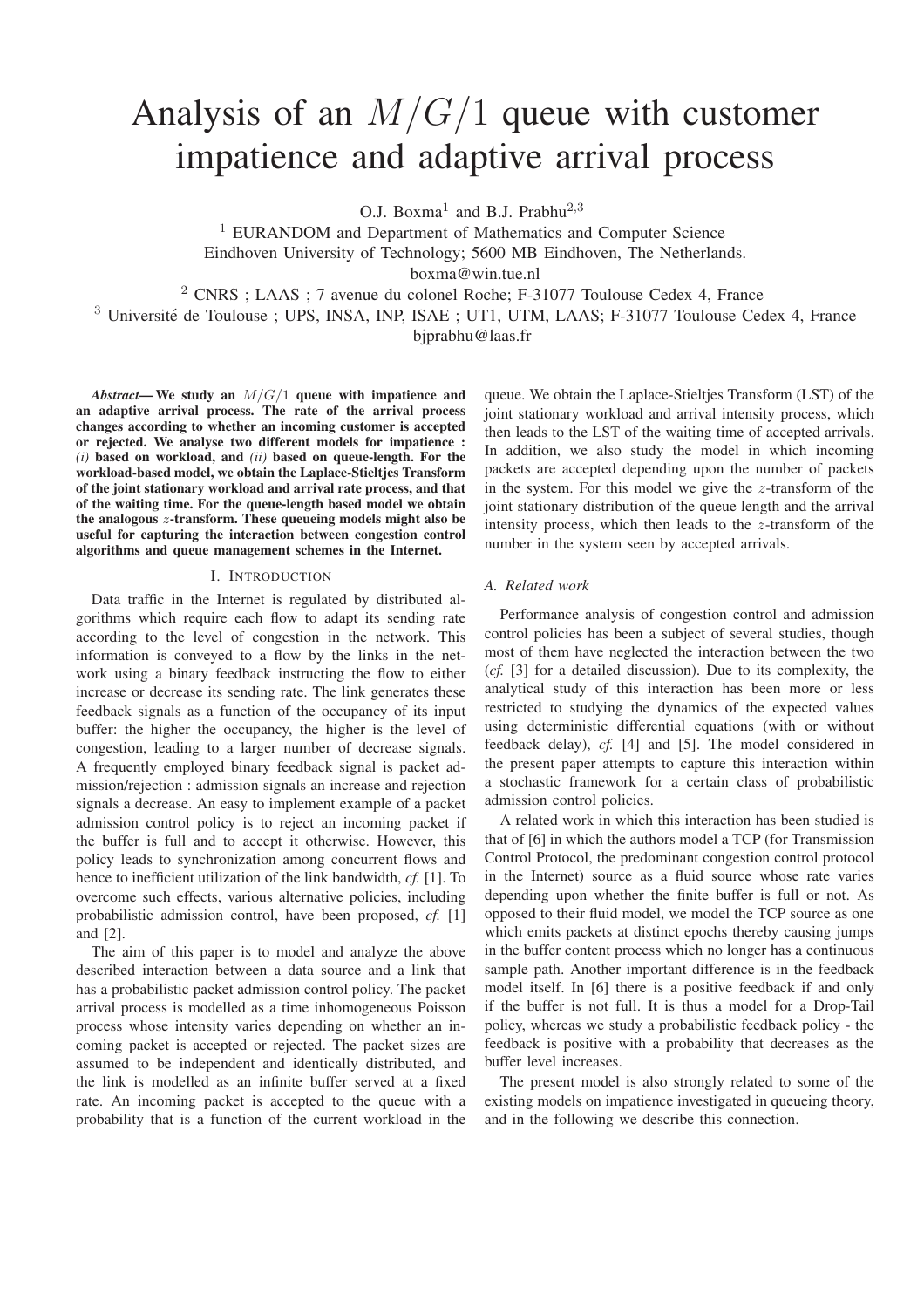## *B. Connection with queueing theory*

The connection between queueing theory and performance analysis of congestion control algorithms has been known since long, *cf.* [7]. In the context of queueing theory, several rejection rules have been studied for the  $M/G/1$  queue, see, e.g., [8], but the arrival rate typically does not change with the decision to accept or reject a customer.

The model under investigation in this paper can be seen as a generalization of the  $MAP/G/1$  queue with impatient customers which was studied by Combé in [9]. In that model, the arrival process changes states at each packet arrival instant. However, the dynamics of the arrival process do not depend on whether a packet is accepted or rejected, which makes our model a generalization of the one studied in [9]. Our method of analysis is similar to the one in [9] in that we obtain a system of Volterra integral equations of the second kind for the joint stationary distribution of the workload and arrival rate process, from which we obtain a system of recursive equations for the LST of the joint stationary process.

A part of the present work containing the LST of the joint stationary workload and arrival rate process appeared in [10].

# *C. Organization of the paper*

The rest of the paper is organized as follows. In Section II, we describe the system model and state the assumptions. In Section III, we present the analysis of the model with workload-based impatience leading to the computation of the LST of the joint stationary workload and arrival rate process. Based upon this LST, we give the LST of the waiting time of the accepted arrivals. In Section IV, we analyse the queue-length-based model and obtain the z-transform of joint stationary queue-length and arrival rate process. Based upon this  $z$ -transform, we give the  $z$ -transform of the number of customers seen in the system by accepted arrivals.

Most of the results in this paper are presented without proof. The proofs are provided in the research report [3], which also contains a numerical example.

#### II. MODEL DESCRIPTION

Consider a variable data rate source which generates packets at Poisson intensity  $\lambda(t) \in \mathcal{L}$ , where  $\mathcal{L}$  is a finite set of cardinality N. The packet sizes are assumed to be i.i.d. with distribution function  $B_i(\cdot)$ , mean  $\mu_i^{-1}$ , and LST  $B_i(\cdot)$ , when the data source is in state  $i$ . These packets arrive at a queue, say a router in the Internet, which admits the packets based on the following admission control policy. An incoming packet which sees a workload level of  $x$  is admitted to the queue with probability  $exp(-\nu x)$ , and rejected otherwise. We do not model the possibility of a rejected packet re-entering the queue at a later instant. The function  $exp(-\nu x)$  can also be thought of as an impatience function associated with customers arriving to a server. If an incoming customer sees a higher waiting time, then it is less likely to join the queue.

For a router in the Internet the buffer occupancy in bits (the workload) is generally known to the router, and hence a workload-based impatience model is better suited for the analysis of such systems. However, in some cases the impatience probability may depend on the number of customers in the system rather than the total workload which may be unknown. For such a queue-length-based model, we shall assume that if an incoming packet sees  $n$  packets in the system, then it is admitted with probability  $p^n$ ,  $0 < p < 1$ .

We shall assume that the variable data rate source is informed immediately whether a packet was admitted or rejected. In practice, there is a delay after which the source receives this information. The source reacts to the admission control policy by adapting its data rate in the following way. With state *i* of the source we associate a Poisson intensity  $\lambda_i$ . The state of the source jumps from i to j with probability  $p_{ij}$ if a packet is rejected, and with probability  $p_{ij}^*$  if a packet is accepted. Thus, the intensity of the arrival process potentially changes with each arrival to the queue. In a protocol like TCP, the state of the source will jump to a state  $j \leq i$  if a packet is rejected and to a state  $j \geq i$  if a packet is accepted. However, we shall not assume any particular structure for the matrices  $\mathbf{P} = [p_{ij}]$  and  $\mathbf{P}^* = [p_{ij}^*]$ .

## III. IMPATIENCE BASED ON WORKLOAD

Let  $V_i(t, x)$  denote the joint probability that at time t the workload is less than or equal to  $x$  and the input process is in state *i*. The server is assumed to work at unit rate. There are three events that can happen in a small interval  $[t, t + \delta t)$ : (i) there are no arrivals, in which case the workload is drained by an amount  $\delta t$ ; (ii) an arrival occurs and is rejected, in which case the input process changes state; and (iii) an arrival occurs and is accepted, in which case the input process changes state and there is a jump in the workload process. The three terms on the RHS in the following equation correspond to the above three possible events.

$$
V_i(t + \delta t, x) = (1 - \lambda_i \delta t) V_i(t, x + \delta t)
$$
  
+ 
$$
\sum_j p_{ji} \lambda_j \delta t \int_{0-}^x (1 - \exp(-\nu y)) dV_j(t, y)
$$
  
+ 
$$
\sum_j p_{ji}^* \lambda_j \delta t \int_{0-}^x B_j(x - y) \exp(-\nu y) dV_j(t, y),
$$

for  $x > 0$ ,  $1 \le i \le N$ .

From the above dynamics, we can derive the following integral equation for  $i = 1, \ldots, N$ :

$$
\frac{\partial V_i(t, x)}{\partial t} = \frac{\partial V_i(t, x)}{\partial x} - \lambda_i V_i(t, x) \n+ \sum_j p_{ji} \lambda_j \int_{0^-}^x (1 - \exp(-\nu y)) dV_j(t, y) \n+ \sum_j p_{ji}^* \lambda_j \int_{0^-}^x B_j(x - y) \exp(-\nu y) dV_j(t, y).
$$
\n(1)

Let us now discuss the issue whether the joint steady-state distribution of workload and arrival rate process exists.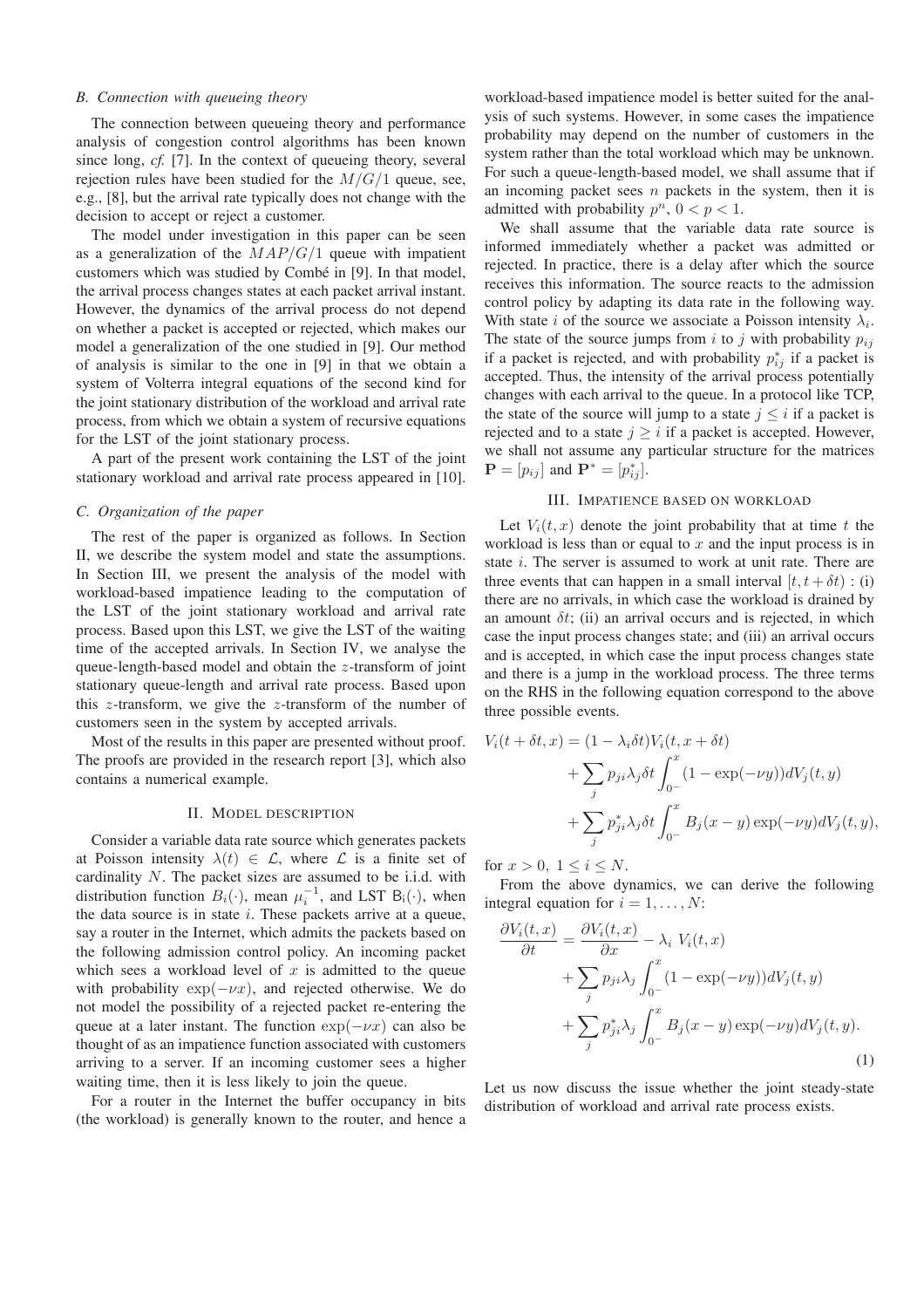# Proposition 1 (Stability). *If*

1)  $\rho_{max} := \sup_i \lambda_i \mu_i^{-1}$  is finite, and

2) 
$$
\lim_{x \to \infty} f(x) = 0,
$$

*then the joint workload and arrival rate process is stable.*

In the sequel we assume that the two conditions of the above proposition hold.

Let  $\Phi_i(s) = \int_0^\infty \exp(-sx) dV_i(x)$  denote the LST of the joint distribution function, and let  $\overline{\Phi}(s) := [\Phi_i(s)]$  denote the row vector of the LST of the joint stationary distribution. Also, let  $V_i(0)$  be the stationary joint probability that the workload is zero and the arrival intensity is  $\lambda_i$ , and  $V(0) := [V_i(0)]$ be the row vector of these joint probabilities. The following result relates  $\Phi(s)$  to  $V(0)$ .

**Lemma 1.** *The LST of the joint distribution function*  $\overline{\Phi}(s)$  *is given by the following infinite sum:*

$$
\overline{\Phi}(s) = \overline{V}(0) \left[ \sum_{i=0}^{\infty} \mathbf{D}(s + i\nu) \mathbf{A}^{-1}(s + i\nu) \right]
$$

$$
\left[ \prod_{j=0}^{i-1} \mathbf{C}(s + j\nu) \mathbf{A}^{-1}(s + j\nu) \right], \quad (2)
$$

*where the empty product is assumed to be unity, and*

$$
\mathbf{A}(s) = s\mathbf{I} - \mathbf{\Lambda}(\mathbf{I} - \mathbf{P}), \quad \mathbf{D}(s) = s\mathbf{I}, \quad \mathbf{C}(s) = \mathbf{\Lambda}(\mathbf{P} - \mathbf{B}(s)\mathbf{P}^*),
$$

 $\Lambda$  *is a diagonal matrix with*  $\lambda_i$  *as its ith diagonal entry,*  $\mathbf{B}(s)$ *is a diagonal matrix with*  $B_i(s)$  *as its ith diagonal entry.* 

Remark 1. *Instead of rejecting packets based on workload upon arrival, the router could reject packets based on the sum of the workload upon arrival and the service time of the arriving packet. For this rejection policy, the LST of the joint distribution function turns out to have the same form as* (2) *where*  $\mathbf{A}(s) = s\mathbf{I} - \mathbf{\Lambda}(\mathbf{I} - \mathbf{P})$ *,* 

$$
\mathbf{D}(s) = s\mathbf{I}, \quad \mathbf{C}(s) = \Lambda(\mathbf{B}(\nu)\mathbf{P} - \mathbf{B}(s+\nu)\mathbf{P}^*).
$$

*The only difference with respect to rejection based on workload upon arrival is in the matrix* C*.*

We next proceed to determine the constants  $V_i(0)$ ,  $i =$ 1, 2, ..., N, which will then completely characterize  $\overline{\Phi}(s)$ .

Let  $\gamma_i$ ,  $i = 1, 2, ..., N$ , denote the *i*th eigenvalue of  $\Lambda (I - P)$ , such that  $\gamma_i \leq \gamma_j$  for  $i < j$ , and  $\underline{\alpha}_i$  denote the corresponding right eigenvector. Since P is a stochastic matrix, the first eigenvector,  $\underline{\alpha}_1$ , equals  $[1 \ 1 \dots 1]^T$  with eigenvalue  $\gamma_1 = 0$ . For the location of the other  $N - 1$  eigenvalues of  $\Lambda (I - P)$ , we have the following result.

**Lemma 2.** *The eigenvalues of the matrix*  $\Lambda (I - P)$  *have positive real parts.*

Since  $A(s) = sI - \Lambda(I - P)$ ,  $A(s)$  is singular at the eigenvalues of  $\Lambda (I - P)$ , i.e.,  $det(A(s)) = 0$  at  $s =$  $\gamma_i$ ,  $i = 1, 2, ..., N$ . However,  $\Phi(s)$  is analytic in the half-plane  $\text{Re}(s) \geq 0$ , and hence the constants  $V_i(0), i = 1, 2, ..., N$ , are such that the RHS of (2) is finite at  $s = \gamma_i, i = 1, 2, ..., N$ .

In order to compute  $\overline{V}(0)$  we shall make use of the above fact and the following representation

 $\overline{\Phi}(s) \mathbf{A}(s) = \overline{V}(0) \mathbf{M}(s),$  (3)

where

$$
\mathbf{M}(s) = \left[ \sum_{i=0}^{\infty} \mathbf{D}(s + i\nu) \left[ \prod_{j=0}^{i-1} \mathbf{A}^{-1}(s + (j+1)\nu) \mathbf{C}(s + j\nu) \right] \right].
$$

Before stating the main result, we first make an assumption under which the result holds.

**Assumption 1.** *For*  $j \geq 1$ ,  $\mathbf{A}(s + j\nu)$  *is invertible at*  $s = \gamma_i$ , *which is equivalent to the condition that*  $\gamma_i \neq \gamma_k + j\nu$  *for*  $i \neq k$  and for every j, i.e., no two eigenvalues differ by an *integer multiple of* ν*.*

The above assumption ensures that  $\mathbf{A}(s + j\nu)$  is invertible in the right-half plane for  $j \geq 1$ . We shall later observe using numerical computations that when two eigenvalues differ by an integer multiple of  $\nu$ , we can obtain the constants  $V_i(0)$  by perturbing the entries of the matrix  $\Lambda (I - P)$ .

**Theorem 1.** *The joint probability vector*  $\overline{V}(0)$  *is the unique solution of the following set of* N *linear equations:*

$$
\overline{V}(0) = \begin{bmatrix} (\mathbf{I} + \mathbf{M}(\nu)\mathbf{A}^{-1}(\nu)\mathbf{\Lambda}\mu^{-1})\underline{\alpha}_1 \\ \mathbf{M}(\gamma_2)\underline{\alpha}_2 \\ \vdots \\ \mathbf{M}(\gamma_N)\underline{\alpha}_N \end{bmatrix}^{-1} \begin{bmatrix} 1 \\ 0 \\ \vdots \\ 0 \end{bmatrix} . \quad (4)
$$

*Proof:* Since  $A(s) = sI - \Lambda(I - P)$ , every right eigenvector of  $\Lambda (I - P)$ ,  $\underline{\alpha}_i$ , is also a right eigenvector of  $A(s)$  with eigenvalue  $(s - \gamma_i)$ . For  $i = 2, 3, ..., N$ , we right multiply (3) by  $\underline{\alpha}_i$  and set  $s = \gamma_i$  to get the following  $N - 1$ equations

$$
0 = \overline{V}(0) \mathbf{M}(\gamma_i) \underline{\alpha}_i, \ i = 2, 3, ..., N. \tag{5}
$$

For the final equation, we first note that  $M(s)$  is singular at  $s = 0$ . To see this, rewrite  $\mathbf{M}(s)$  as

$$
\mathbf{M}(s) = \mathbf{D}(s) + \mathbf{M}(s+\nu)\mathbf{A}^{-1}(s+\nu)\mathbf{C}(s),\qquad(6)
$$

and right multiply by  $\underline{\alpha}_1$ . Using (1), we see that  $M(s)\underline{\alpha}_1 =$  $s\mathbf{a}_1 + \mathbf{M}(s+v)\mathbf{A}^{-1}(s+v)\mathbf{\Lambda}(\mathbf{I}-\mathbf{B}(s))\mathbf{a}_1$  is equal to zero at  $s = 0$ , and that

$$
\lim_{s \to 0} \frac{\mathbf{M}(s)\underline{\alpha}_1}{s} = (\mathbf{I} + \mathbf{M}(\nu)\mathbf{A}^{-1}(\nu)\Lambda \mu^{-1})\underline{\alpha}_1, \quad (7)
$$

where  $\mu$  is a diagonal matrix with  $\mu_i$  as its *i*th diagonal entry. We right multiply (3) by  $\underline{\alpha}_1$  and use the normalization equation  $\overline{V}(0)\underline{\alpha}_1 = 1$  to obtain

$$
1 = \overline{V}(0)(\mathbf{I} + \mathbf{M}(\nu)\mathbf{A}^{-1}(\nu)\mathbf{\Lambda}\boldsymbol{\mu}^{-1})\overline{\boldsymbol{\alpha}}_1.
$$
 (8)

Combining (8) and (5), we obtain the system of equations  $(4)$ .

Let  $W$  be the waiting time of the accepted customers in steady state. The following result relates the LST of W to  $\Phi_i$ , which is the LST of the the joint steady-state probability that